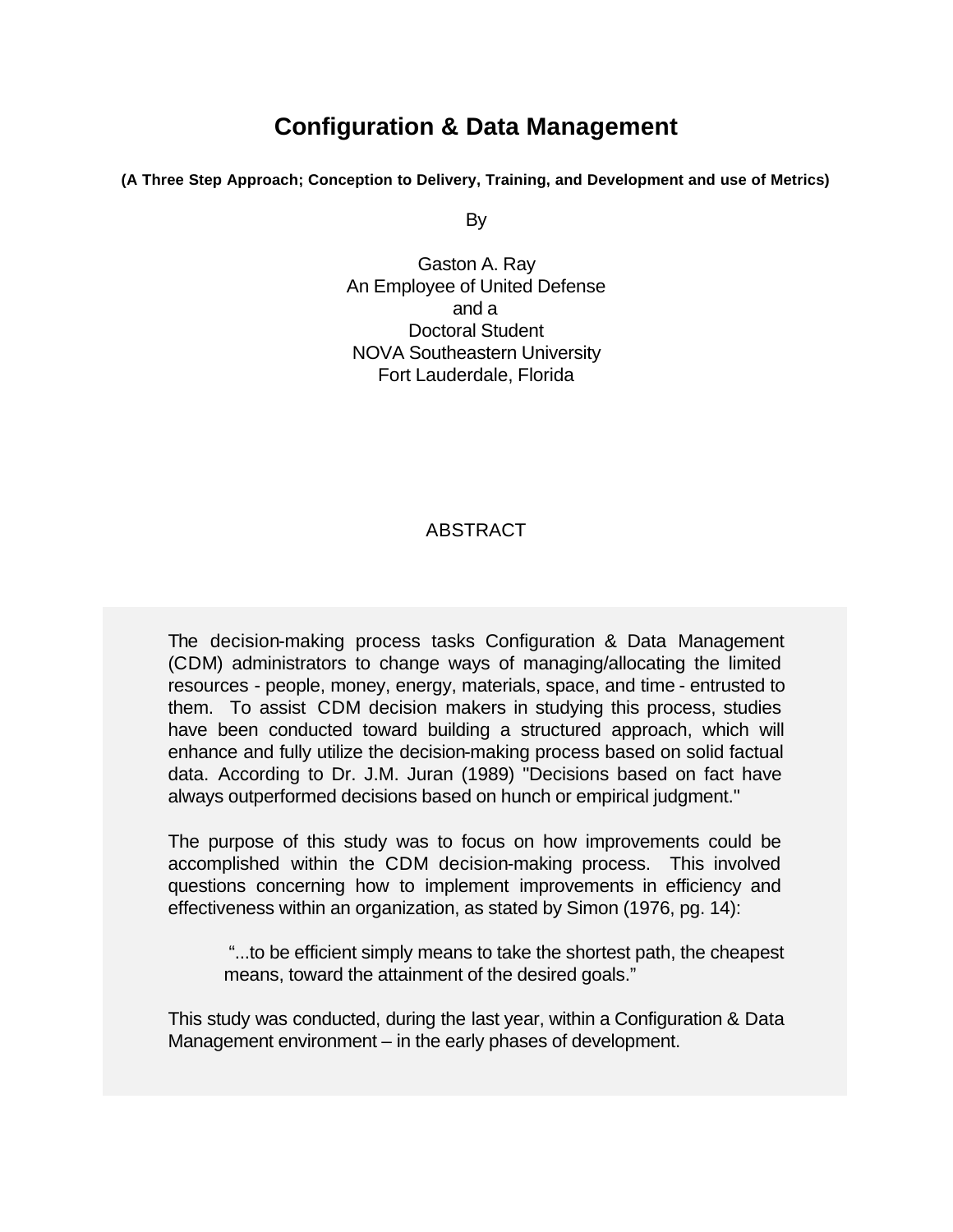## **INTRODUCTION**

To assist those CDM decision makers in studying the process, I suggest a structured approach to utilize the decision-making process based on solid factual data, gathered from a three (3) step approach; 1) Conception to Delivery, 2) CDM Training, and 3) Development of Metrics. This approach combines past thoughts, models, and training into the CDM decision-making process.

I do not advocate developing yet another theory in management, however I do suggest combining past thought with the present methods and models of CDM decision-making. This combination and integration can be accomplished through the thoughts of the Classical approach which emphasizes executive decision making responsibilities and that of the Behavioral approach which argued for more participatory decision-making procedures.

The CDM 3 Step Approach is based on a combination of the following management theories:

- 1. Scientific Management (Frederick Taylor's study of work processes.)
- 2. Human Relations Management (G. E. Mayo & F.J. Roethlisberger, Mary Parker Follett, etc.), study of what motivates an employee to become more efficient and how to understand the employee's needs.)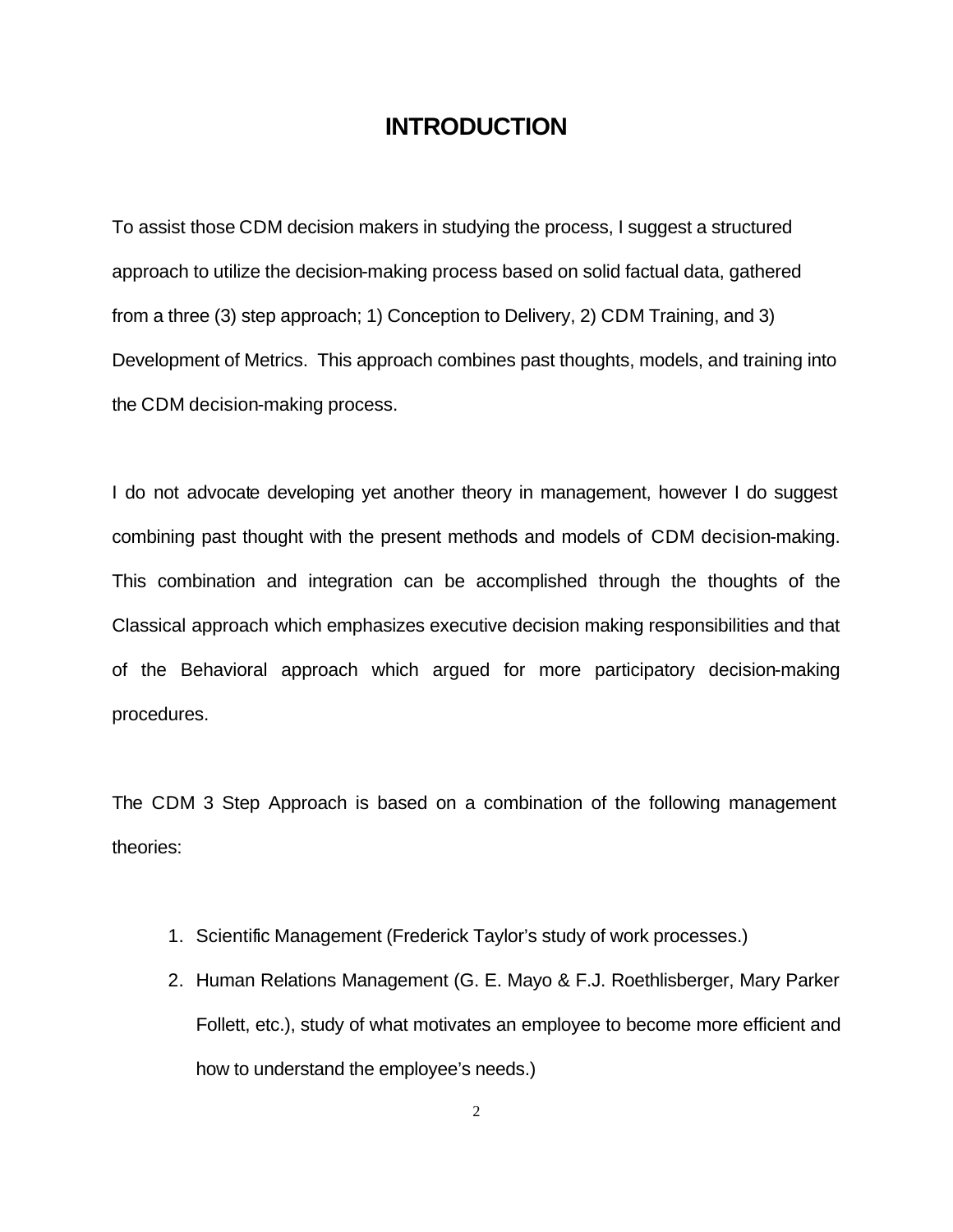3. Participative Management (Ouchi, Peters, Deming, Juran, Senge, etc.), study of including employees in the decision-making process with approaches such as Quality Circles, Total Quality Management, Zero Defects, etc.)

It is with a solid approach that CDM decision makers can organize, make decisions, and properly utilize their limited resources. To implement this approach, the CDM decision maker must become familiar with the following tools:

- 1. Brainstorming
- 2. Group Consensus Techniques
- 3. Flowcharting
- 4. Control Charts
- 5. Cause and Effect Analysis
- 6. Pareto, Bar, and Pie Charts
- 7. Benchmarking

The necessity of using these tools is just another step toward a more focused approach in

decision-making, according to E.M. Goldratt (1992, p. 48-49):

"The first thing I'm trying to do is get a clear picture of what we have to do to stay in business,... If I can find some logical relationship between our daily operations and the overall performance of the company then I'll have a basis for knowing if something is productive or non-productive...moving toward the goal or away from it."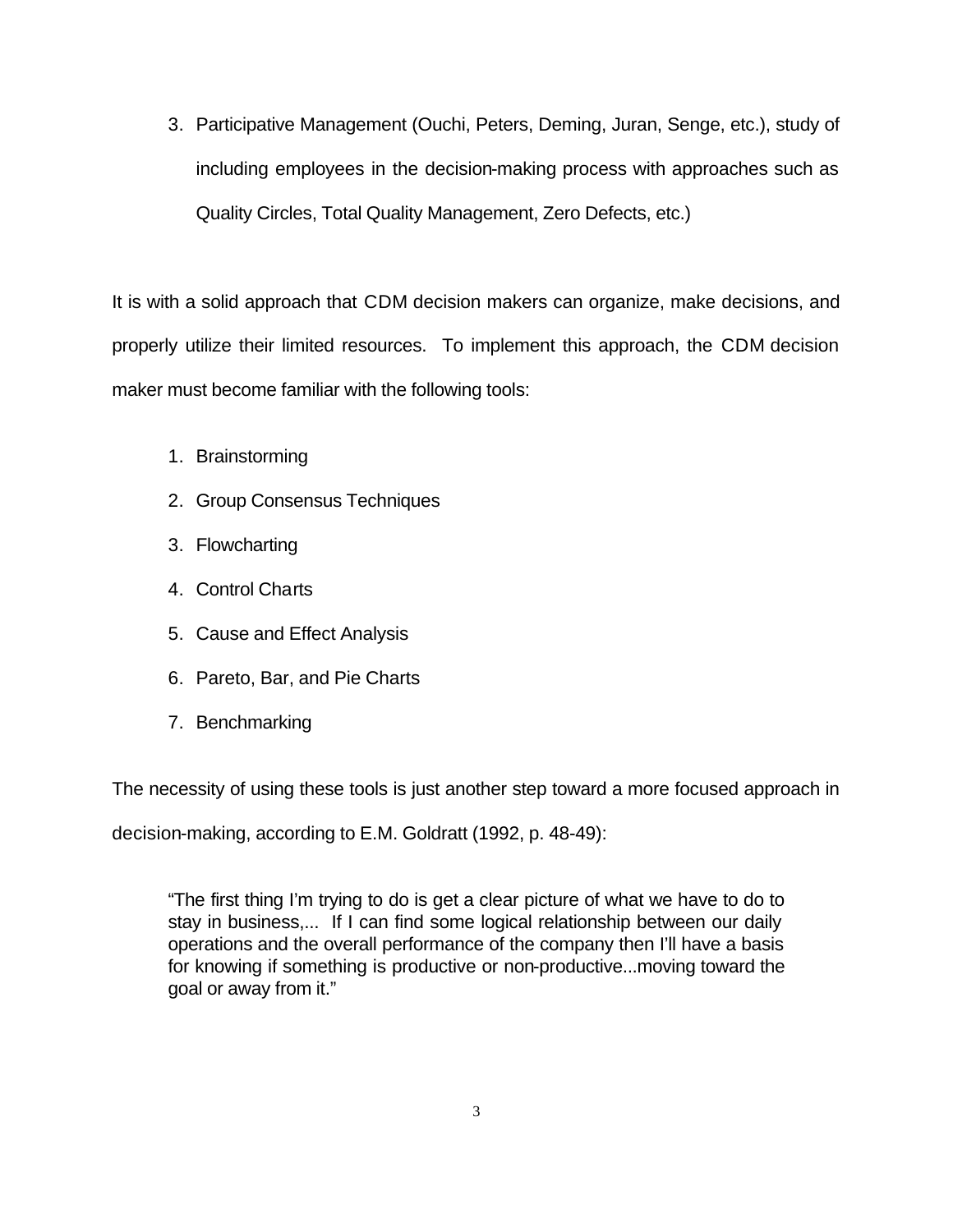Numerous attempts to improve the process and motivate employees have occurred. However, an attempt to combine these ideas has not produced the desired effect of higher efficiency, according to Dr. J.M. Juran (1989, p. 342):

"The decades since World War II have generated a series of waves of interest and publicity relative to various quality-related tools... Each of these tools has potential merit for companies. However none is broad enough to serve as the basis for taking a company into quality leadership."

Time has shown that managers act on different situations and processes without being focused on what the impact of their decision will be. In an interview with Industry Week Dr.

W. Edwards Deming stated (1994, p. 21):

"Management today does not know what its job is. In other words, [managers] don't understand their responsibilities. They don't know the potential of their positions. And if they did, they don't have the required knowledge or abilities. There's no substitute for knowledge."

The CDM 3 Step approach seeks to aid the CDM decision maker in gathering focused

data, which will help in the decision to properly allocate the limited resources within the

CDM organization.

The objectives are to realize the need for a paradigm shift to increase and improve the efficiency in the decision-making process within any organization, as stated by Covey (1990, pg. 33):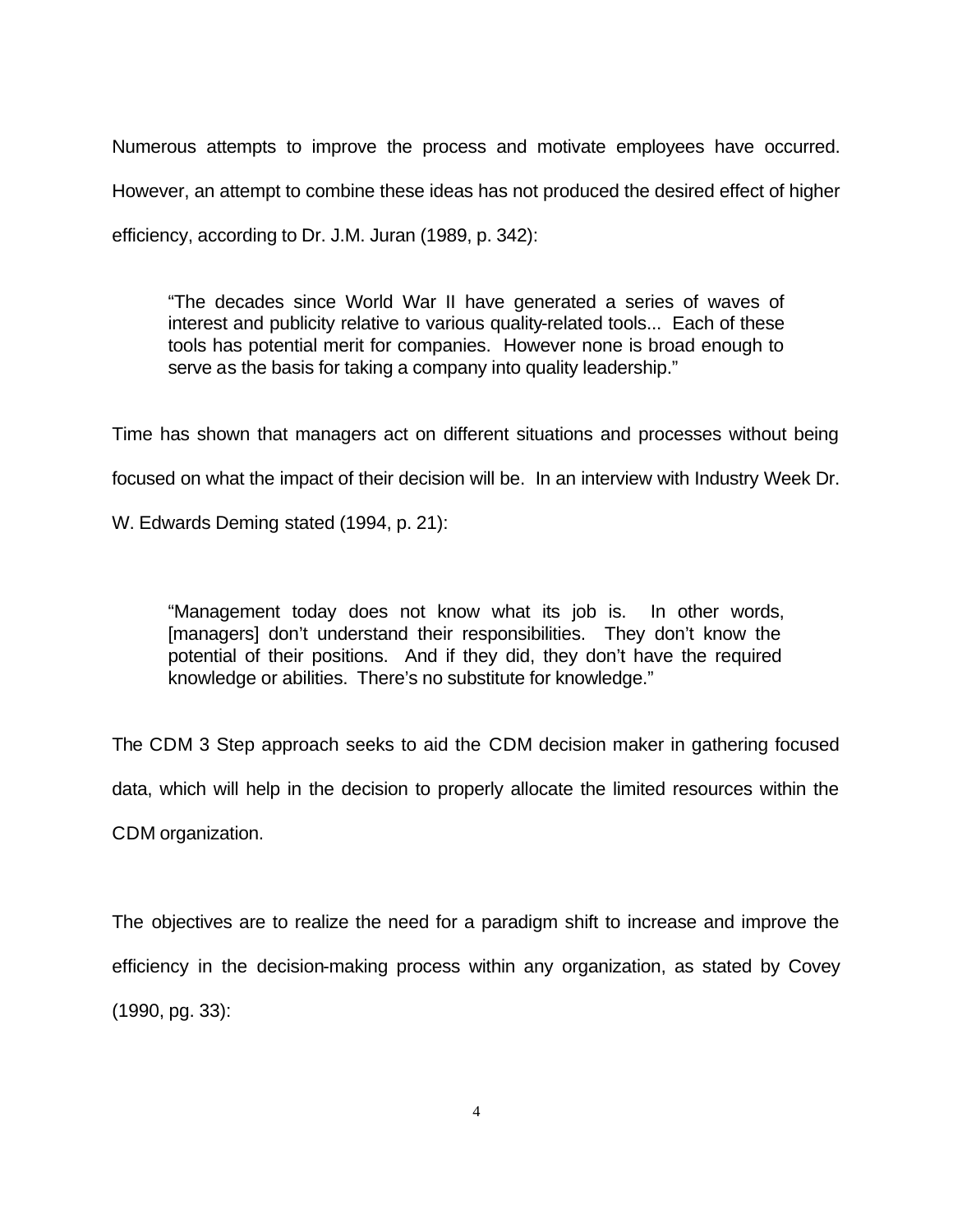"Two battleships assigned to the training squadron had been at sea on maneuvers in heavy weather for several days. I was serving on the lead battleship and was on watch on the bridge as night fell. The visibility was poor with patchy fog, so the captain remained on the bridge keeping an eye on all activities. Shortly after dark, the lookout on the wing of the bridge reported *"Light, bearing on the starboard bow." "Is it steady or moving astern?"* the captain called out. Lookout replied*, "Steady, captain,"* which meant we were on a dangerous collision course with that ship. The captain then called to the signalman, *"Signal that ship: We are on a collision course, advise you change course 20 degrees."* Back came a signal, *"Advisable for you to change course 20 degrees."* The captain said, *"Send, I'm a captain, change course 20 degrees." "I'm a seaman second class,"* came the reply. *"You had better change course 20 degrees."* By that time the captain was furious. He spat out*, "Send, I'm a battleship. Change course 20 degrees."* Back came the flashing light, *"I'm a lighthouse."* We changed course."

By applying the tools, in the decision-making process, the effectiveness of CDM

can be realized and a paradigm shift can be accomplished.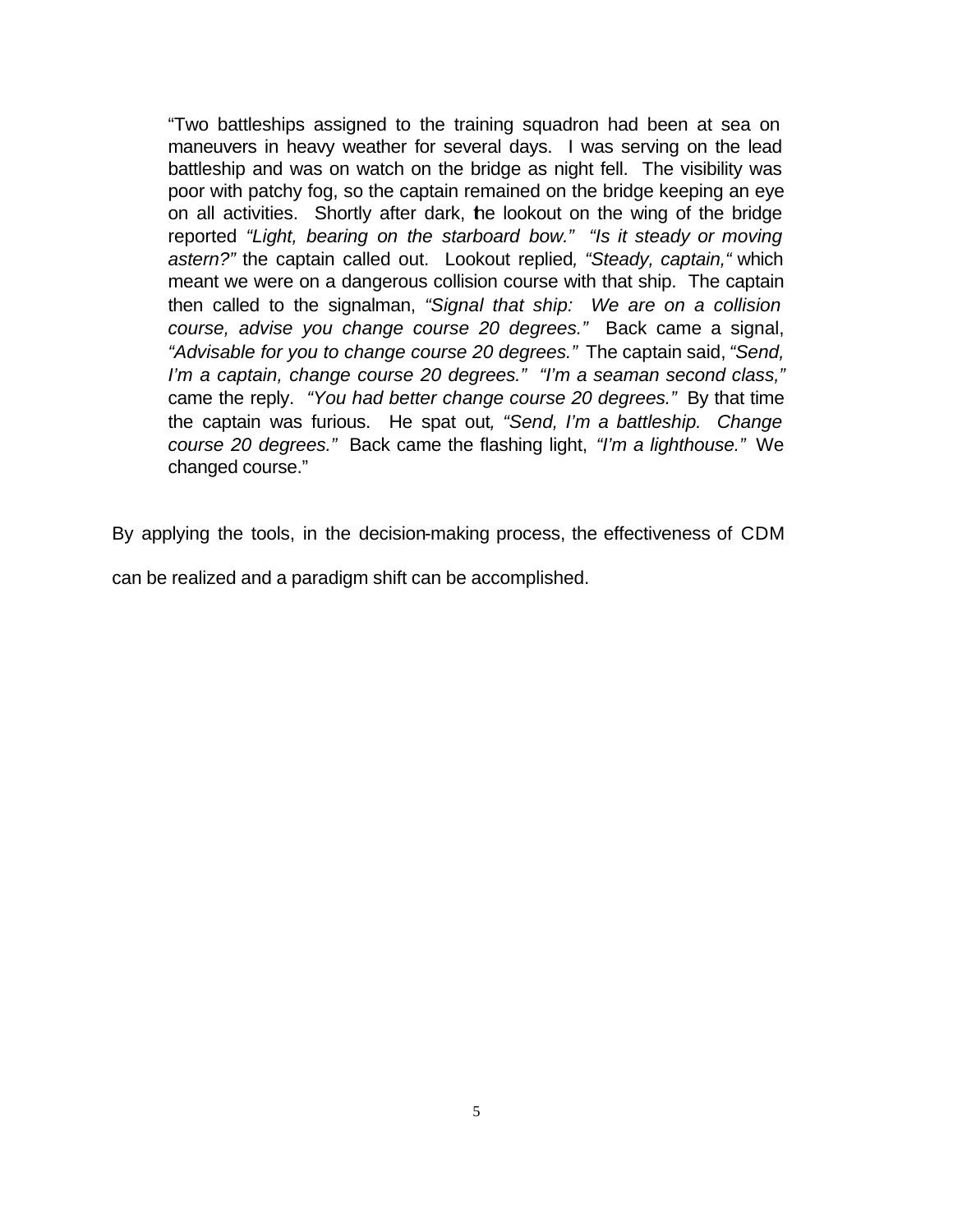#### **CDM 3 Step - "The Toolbox"**

The use of a solid set of tools aids in increasing and improving efficiency in each decision. As Woodrow Wilson, in his paper on "The Study of Administration" states; "Seeing every day new things which the state ought to do, the next thing is to see clearly how it ought to do them". (Shafritz & Hyde, 1992, p. 13)

**TOOL #1. Brainstorming:** This tool is a technique for generating a "shopping list" of ideas. This tool aids in generating a variety of thoughts in a short time and aids in producing new and creative ideas toward process improvement.

To brainstorm you meet with other employees and ask their help in gathering a list of ideas to improve a process. Brainstorming is used solely for generating ideas, and to help create as many ideas as possible, in the shortest time possible.

The following rules can apply in conducting brainstorming sessions:

- Look for Quantity not Quality.
- Never judge others about what they suggest, keep the open atmosphere going to build a list of ideas.
- Encourage the outrageous; never criticize.
- Insure all group members participate; everyone has something to contribute.
- Record all suggestions.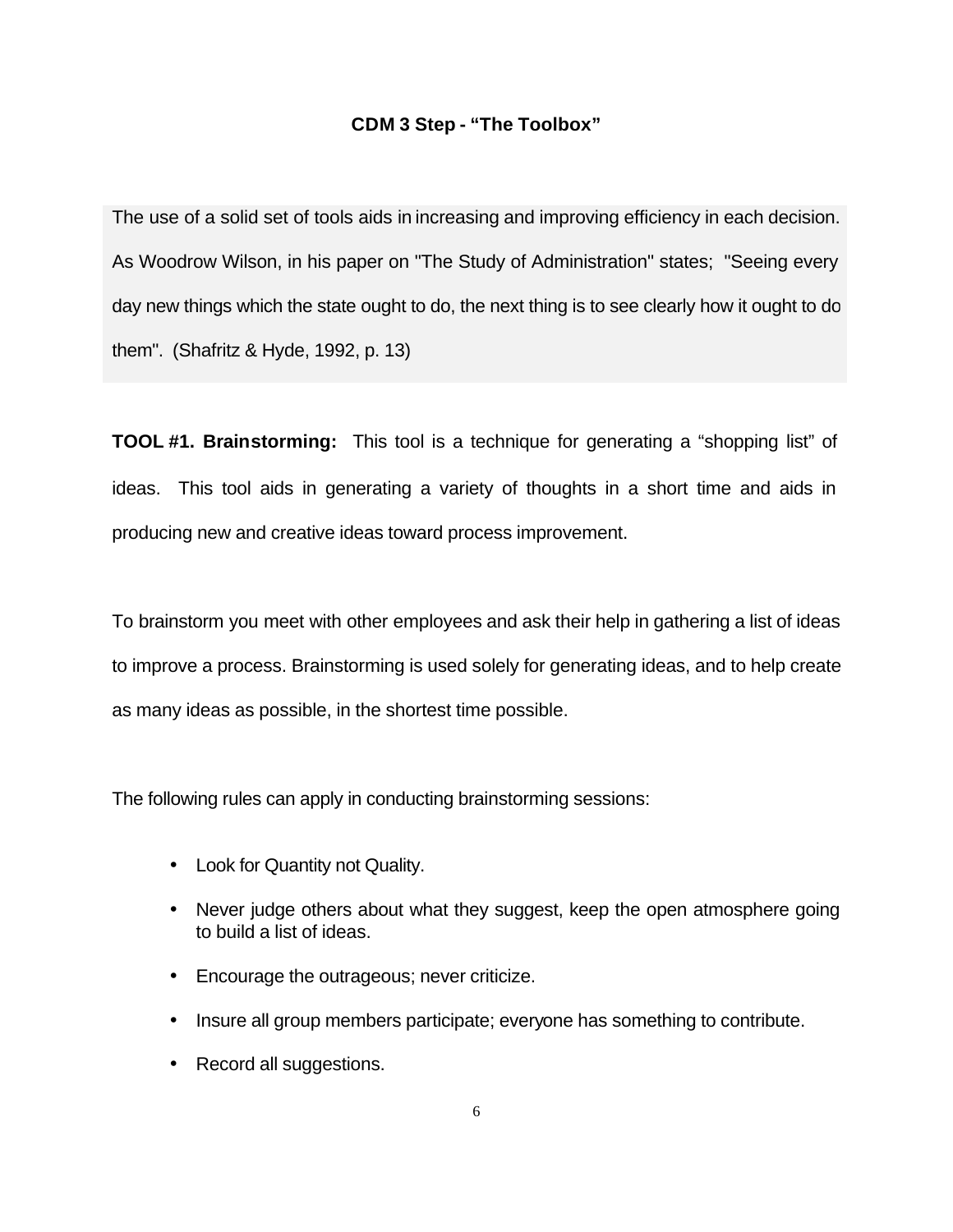• Develop your listening skills (listen as an ally).

The results of a brainstorming session can be enormous, if a list is too long, the group can break it down by establishing and prioritizing that list, which involves the next tool called the Group Consensus Technique.

### **TOOL #2. GROUP CONSENSUS TECHNIQUE:** These tool's can be useful in;

- Prioritizing a list of ideas.
- Making decisions using inputs from all members of the group.

To acquire this group consensus, all participating members arrive at an agreed upon decision and accept ownership of the decision made. A consensus must exist to work on the problem selected. Without the consensus, a resistance to any changes can occur. The Group Consensus Technique attempts to provide a way to give everyone in the group an equal voice. It is important to remember that consensus is not 100%; it is the ability to support the group's decision. The best way to accomplish this is to

- Have the team members identify or write down the problems they feel are most important.
- List all the problems.
- Each member provides input according to what he or she feels is the most important problem. This input can be done by listing the most important problem. For example, if there are five problem areas, give the number 5 to the most important; then the second most important problem is given the number 4; third most important given the number 3, etc.
- The team would then add up the numbers going across the scale.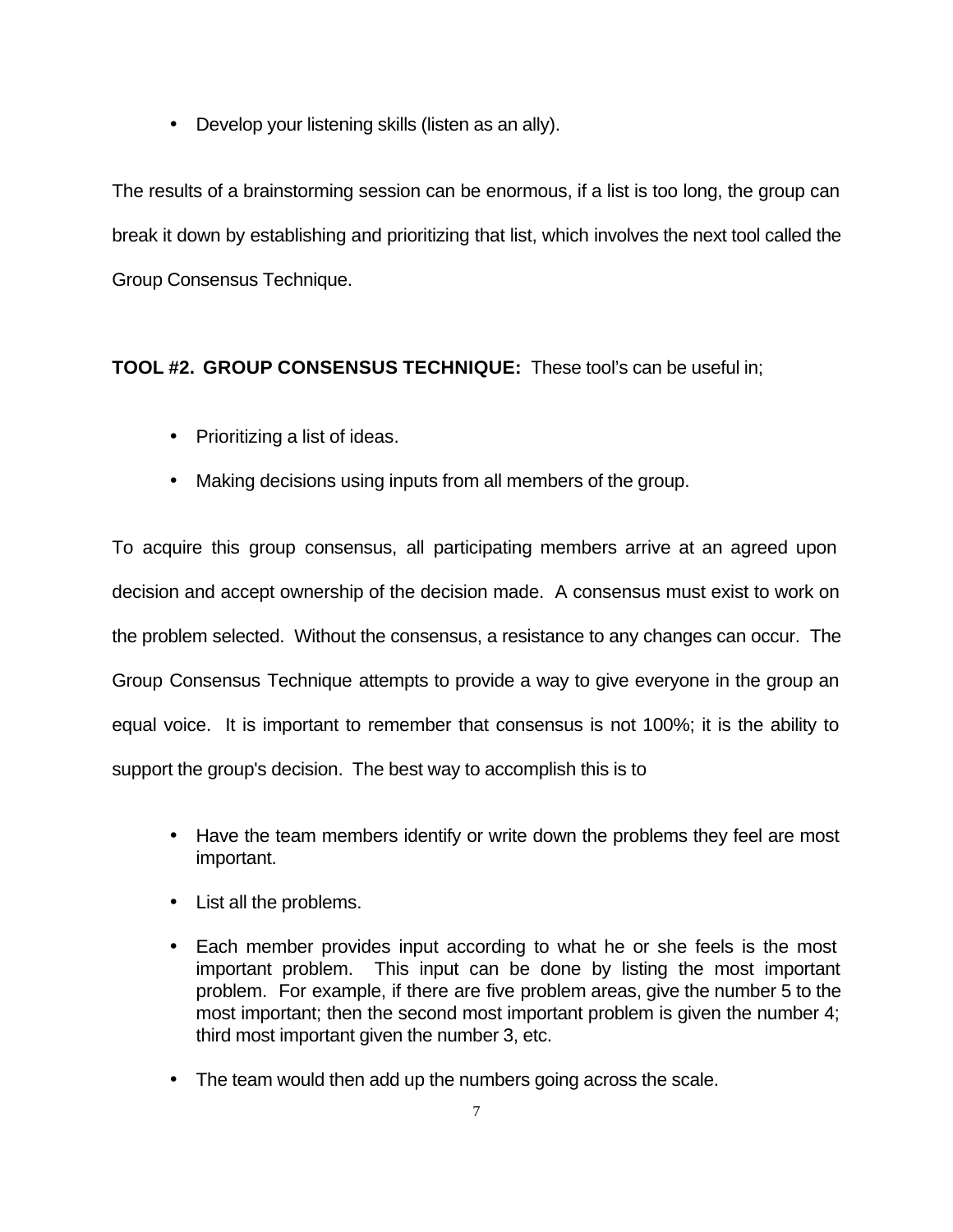• The problem with the highest total is the group's first process to work on.

This tool helps to eliminate subjectiveness and allows everyone to buy into the problem to be studied. Once the process has been identified, it is appropriate to chart the course further by using another tool called the flowchart.

**TOOL #3. FLOWCHARTING:** This technique is used in the mapping of your process. The flowchart is one of the most powerful, most used and least understood tools of process improvement. It is the graphic representation of all the major steps within a process. The flowchart helps

- Understand the complete process.
- Identify data gathering points.
- Identify the critical stages of a process.
- Locate potential problem areas.
- Identify duplication of efforts.
- Show relationships between different steps in a process.

The CDM decision maker can draw different processes with a technique called mental imaging. The technique uses the imagination of a person to mentally walk through the perfect way of doing a certain process.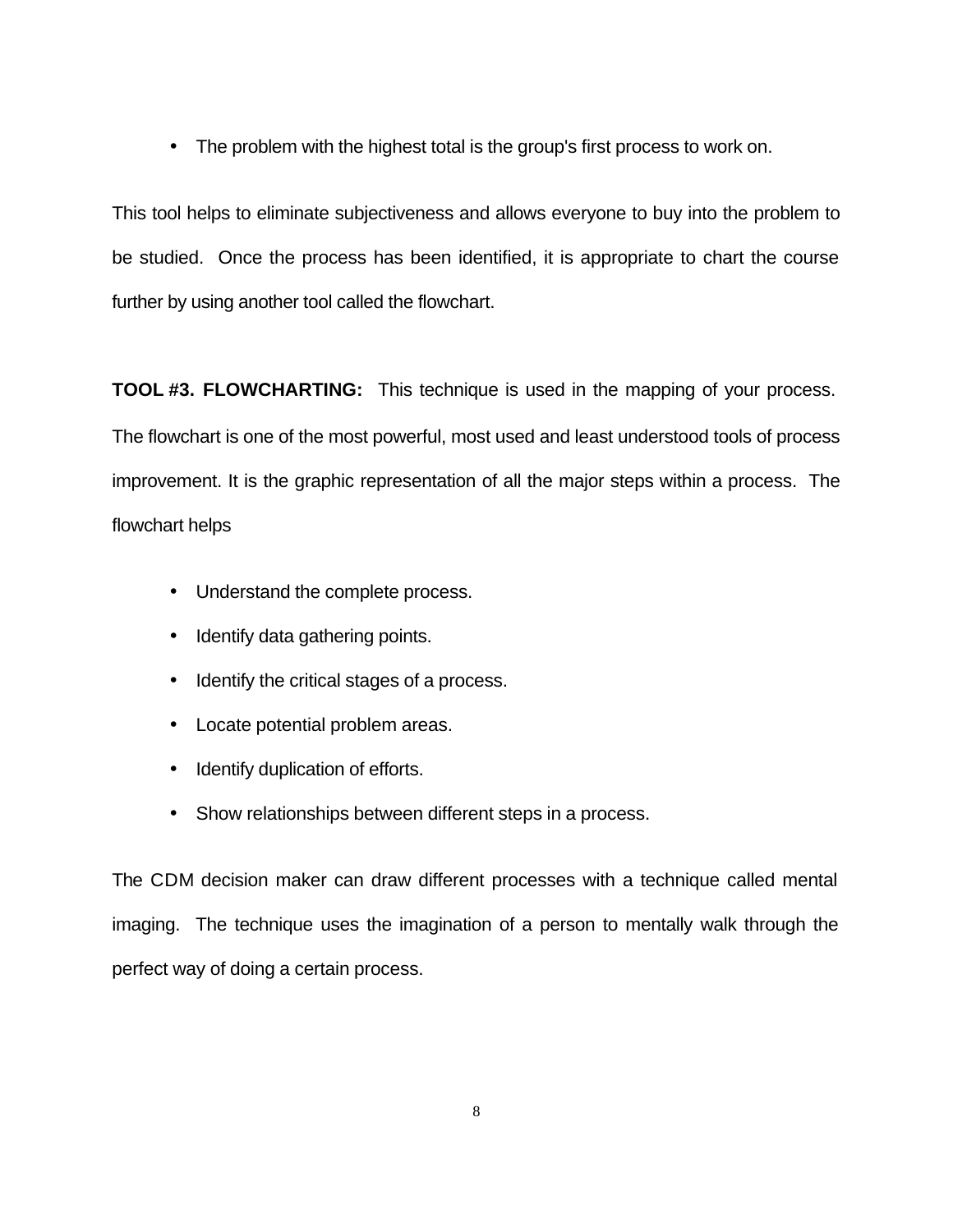These mental sequences allow a mapping of the steps a process should go through. The flowchart can then be compared against the steps a process actually goes through. The flowchart tool is a picture of a step-by-step, or operation-by-operation, sequence of activities that allows identification of repetitive activities. Without a picture no one will see the duplication.

The purpose of the flowchart is to document and understand the process as it is by examining and the questioning of every step to eliminate waste in time, energy, material, space, and equipment.

Another tool to help the CDM decision maker is called the Cause-and-Effect diagram.

**TOOL #4. CAUSE and EFFECT:** This technique is used to find the key cause(s) of the problem and to illustrate any similarities between factors that influence an area of concern. This tool is a focused form of brainstorming and it helps you to;

- Identify items that keep recurring.
- Focus on items with a continued group consensus.
- Have a structured approach to determine the root causes.
- Identify areas that may need further research or study.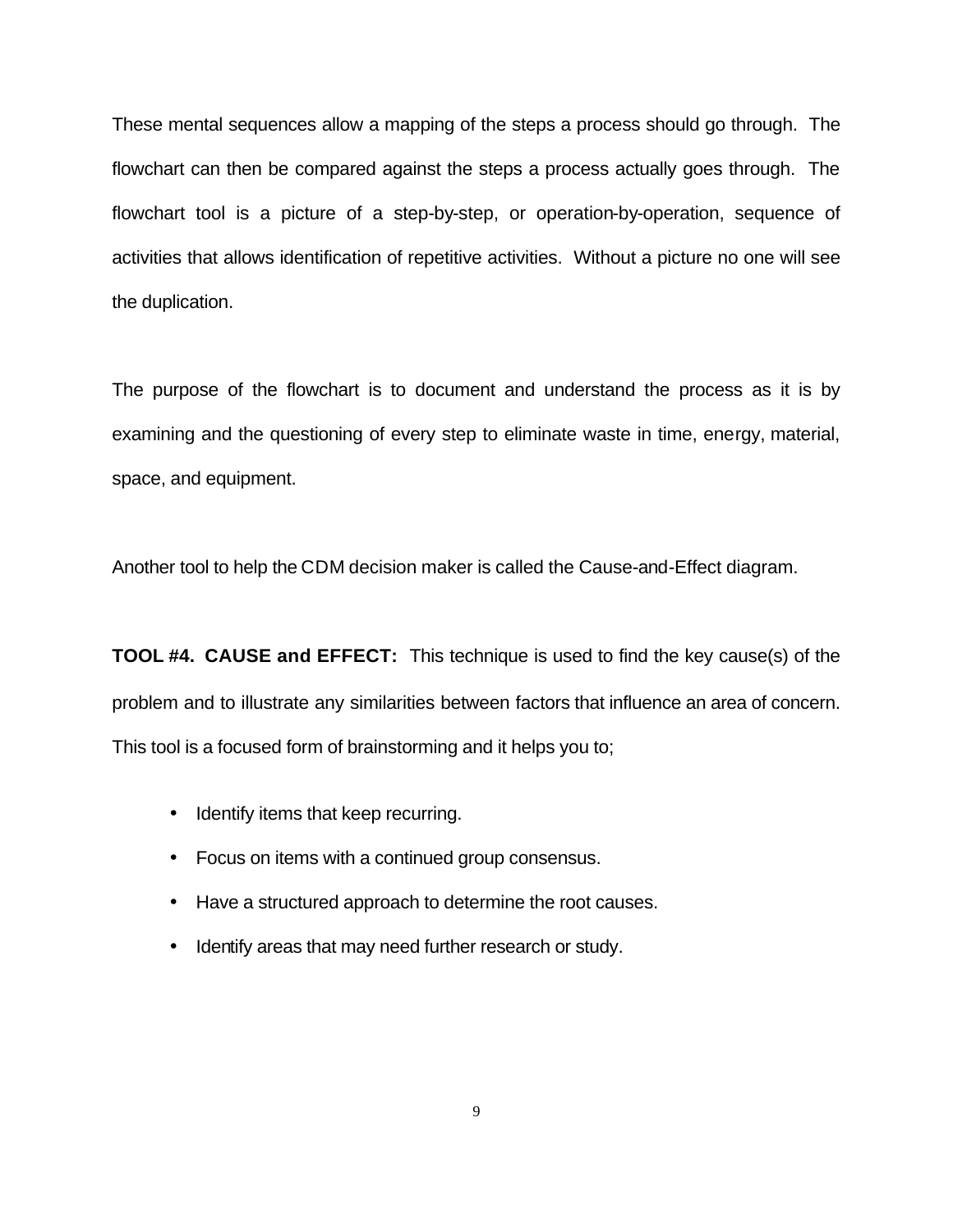When using this tool we repeatedly ask the questions "why?" to get at the real cause of the problem. Each "why" uncovers another layer of the problem and increases our chances of fixing the real problem.

This tool can be broken down to identify the 4 P's (People, Procedure, Policies, Plant) or to identify the 4 M's (Manpower, Methods, Machinery, Materials).

Once you have identified the problem areas you can begin taking measurements. To build you baseline, begin with the next tool called the Control Chart.

**TOOL #5. CONTROL CHART:** The control chart is a monitoring tool and allows insight into how a process can have variation over a certain time period. A process can be brought under control once you have data to measure and compare against. A control chart can:

- Help you see the variability in a process.
- Allow you to have data points to understand if the specifications established have been met. This is aided by the identification of two important points on the chart:
	- 1. The Upper Control Limit (UCL)
	- 2. The Lower Control Limit (LCL)
- Identification of what The Juran Trilogy calls "Sporadic Spikes" (Juran, 1989) or changes in a process. By observing these changes you can see how special circumstances can affect any process.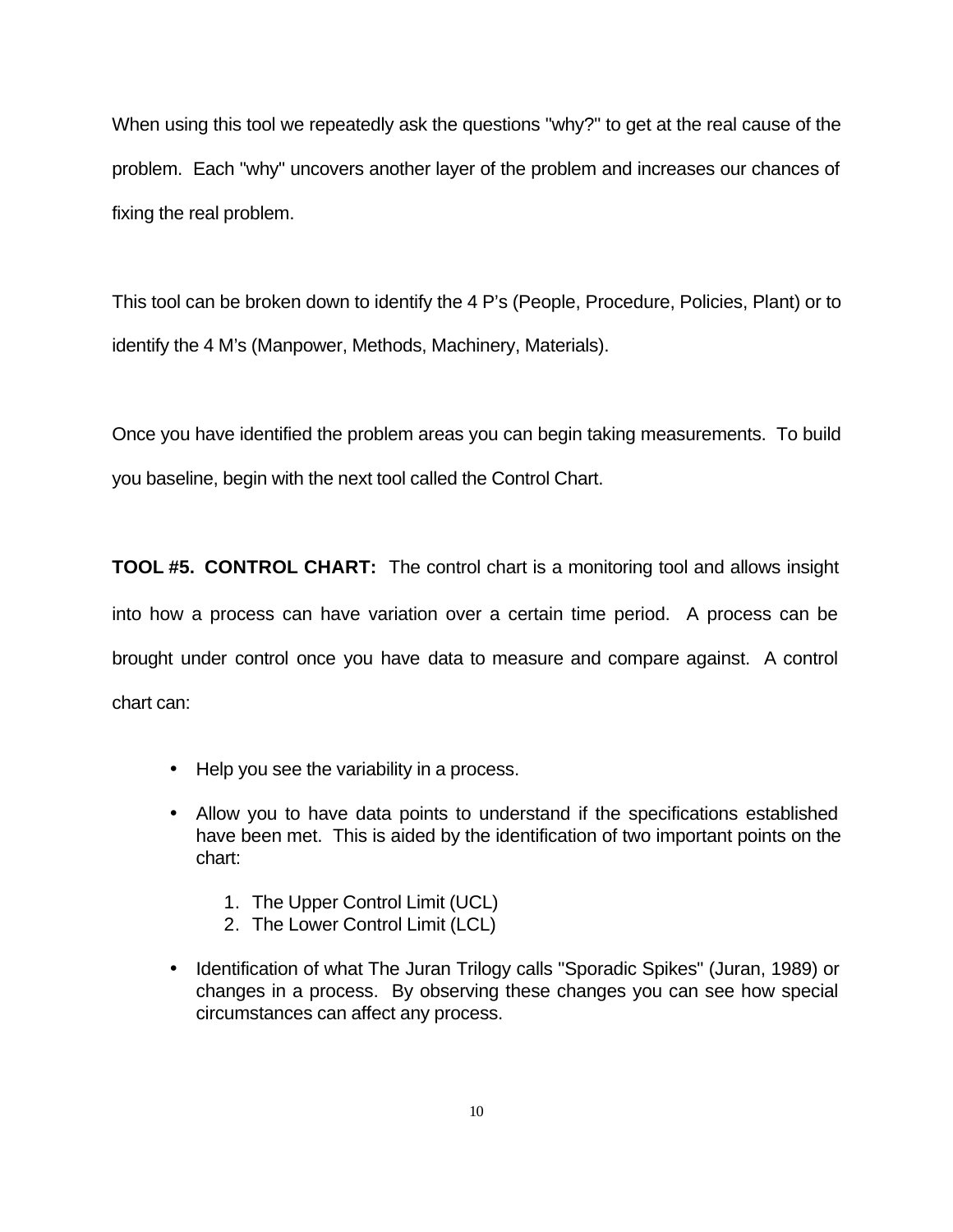It must be remembered that special circumstances or special causes are just that and can be eliminated. By recognizing this factor you can better manage your efforts in identifying other common causes occurring within the process.

This control chart tool is extremely valuable for visualizing the different process and allowing you the opportunity to focus on the common cause. Other tools, that allow you to focus on a majority of causes, are called Pareto, Bar, and Pie Charts.

**TOOL #6. PARETO, Bar, and Pie Charts:** These tools simply provide a way to display and analyze your data. These tools can help you

- See the major problems to focus your improvement efforts on.
- Prioritize using gathered data not intuition.
- **Benchmarking:** This tool is simply a method to determine
	- Are there another organization using tools we are not using?
	- New or unexplored technology that might help break the next barrier?
	- New breakthrough procedures?
	- If we can incrementally improve our existing procedures?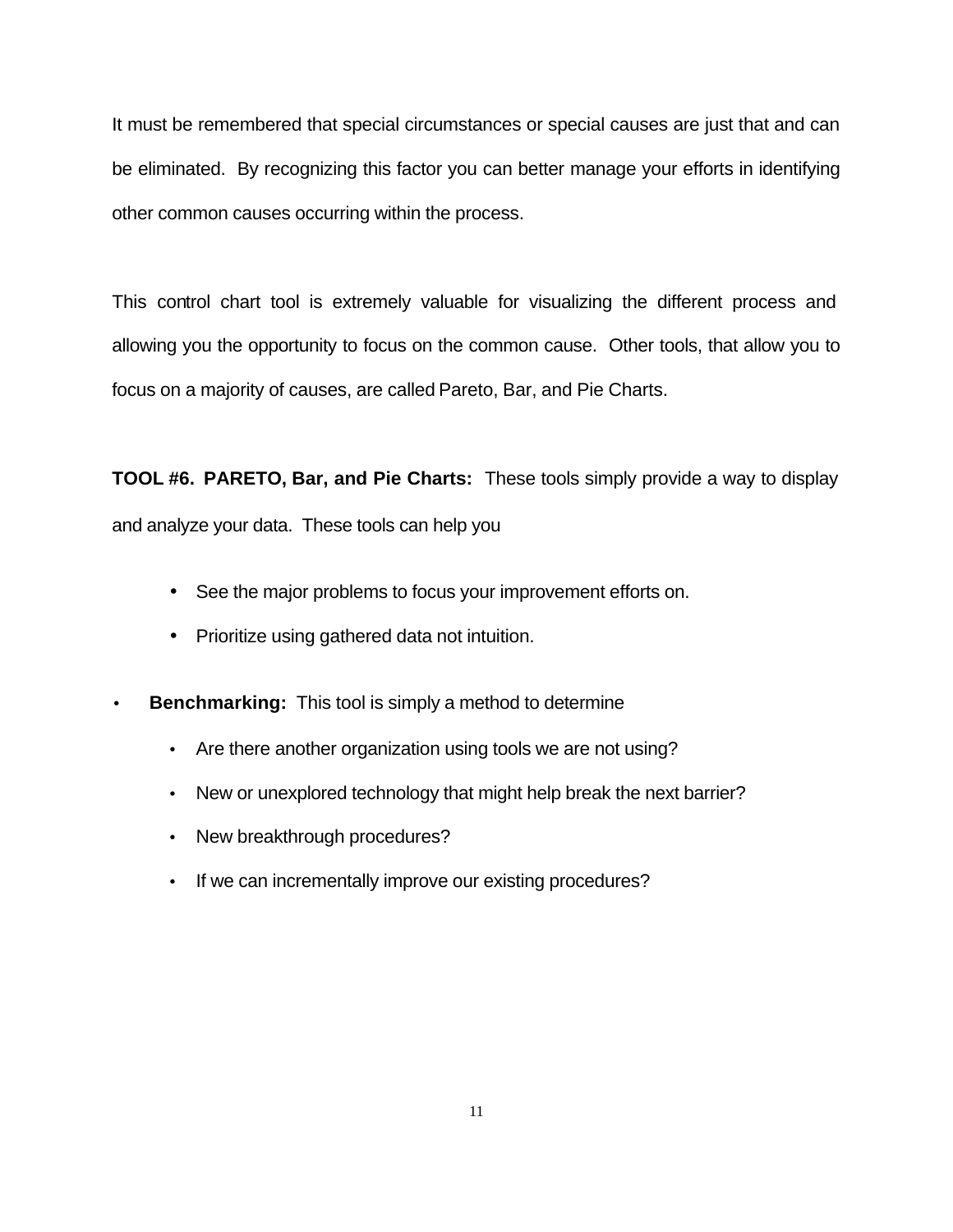#### Session 1: Hardware & Software CDM

Workshop #1: This session will present a "Conception to Delivery" overview of Hardware & Software development beginning with establishment of initial systems Engineering Requirements through the final release of the Hardware & Software developed.

CDM Tools needed from the Toolbox:

Tool #1. Brainstorming Tool #2. Group Consensus Technique Tool #3. Flowcharting Tool #7. Benchmarking

#### Session 2: Hardware & Software CDM

Workshop #2: This session will present a training approach developed to keep CDM employees on track with the overall activities required of CDM personnel and information useful to prepare for the NDIA CDM Certification Exam.

CDM Tools needed from the Toolbox:

Tool #1. Brainstorming Tool #2. Group Consensus Technique Tool #7. Benchmarking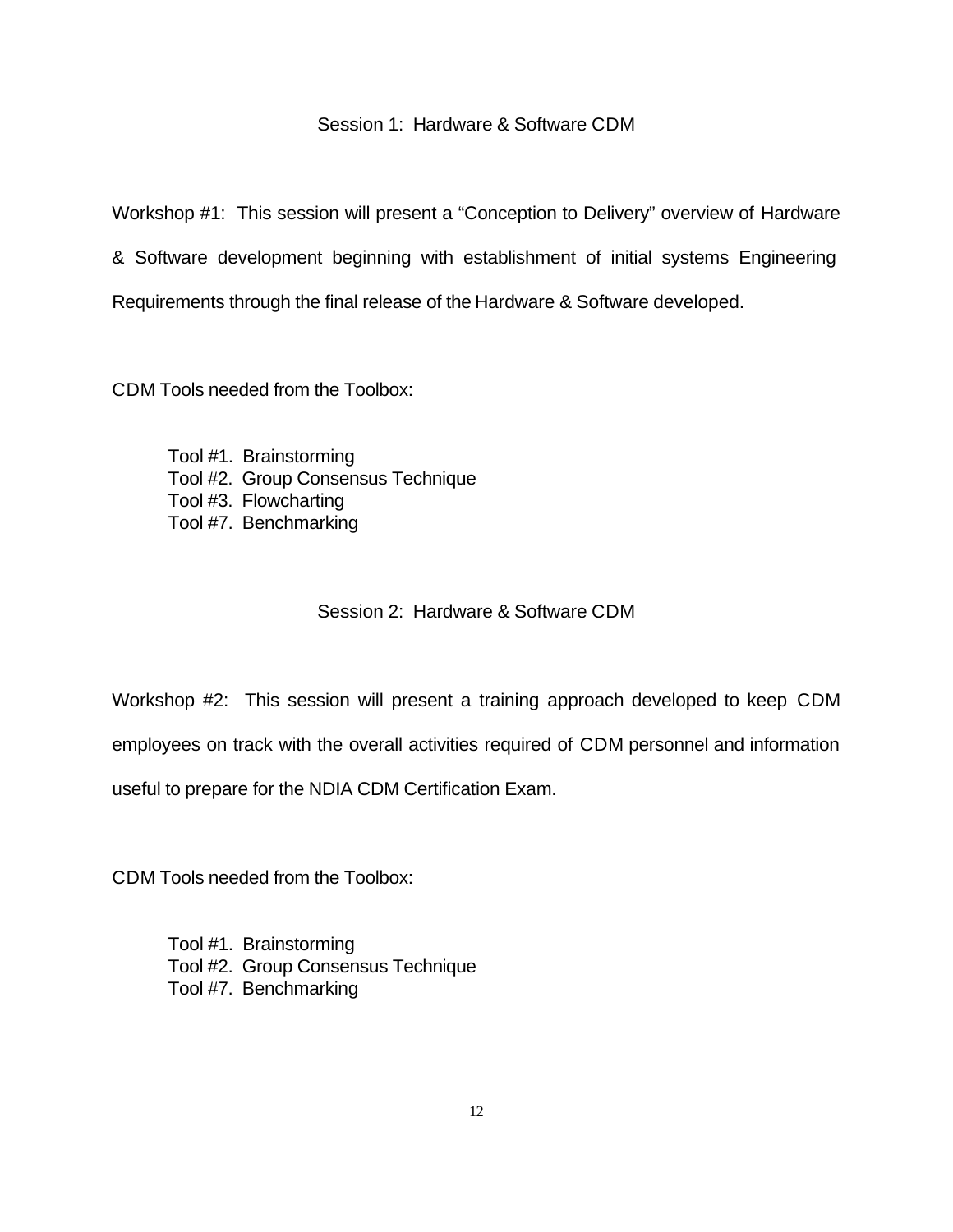#### Session 3: Hardware & Software CDM

Workshop #3: This session will present how metrics are gathered and used in a Hardware

& Software development environment, and how these metrics are used to properly manage

and allocate CDM resources.

CDM Tools needed from the Toolbox:

- Tool #1. Brainstorming
- Tool #2. Group Consensus Technique
- Tool #3. Flowcharting
- Tool #4. Control Charts
- Tool #5: Cause and Effect Analysis
- Tool #6. Pareto, Bar, and Pie Charts
- Tool #7. Benchmarking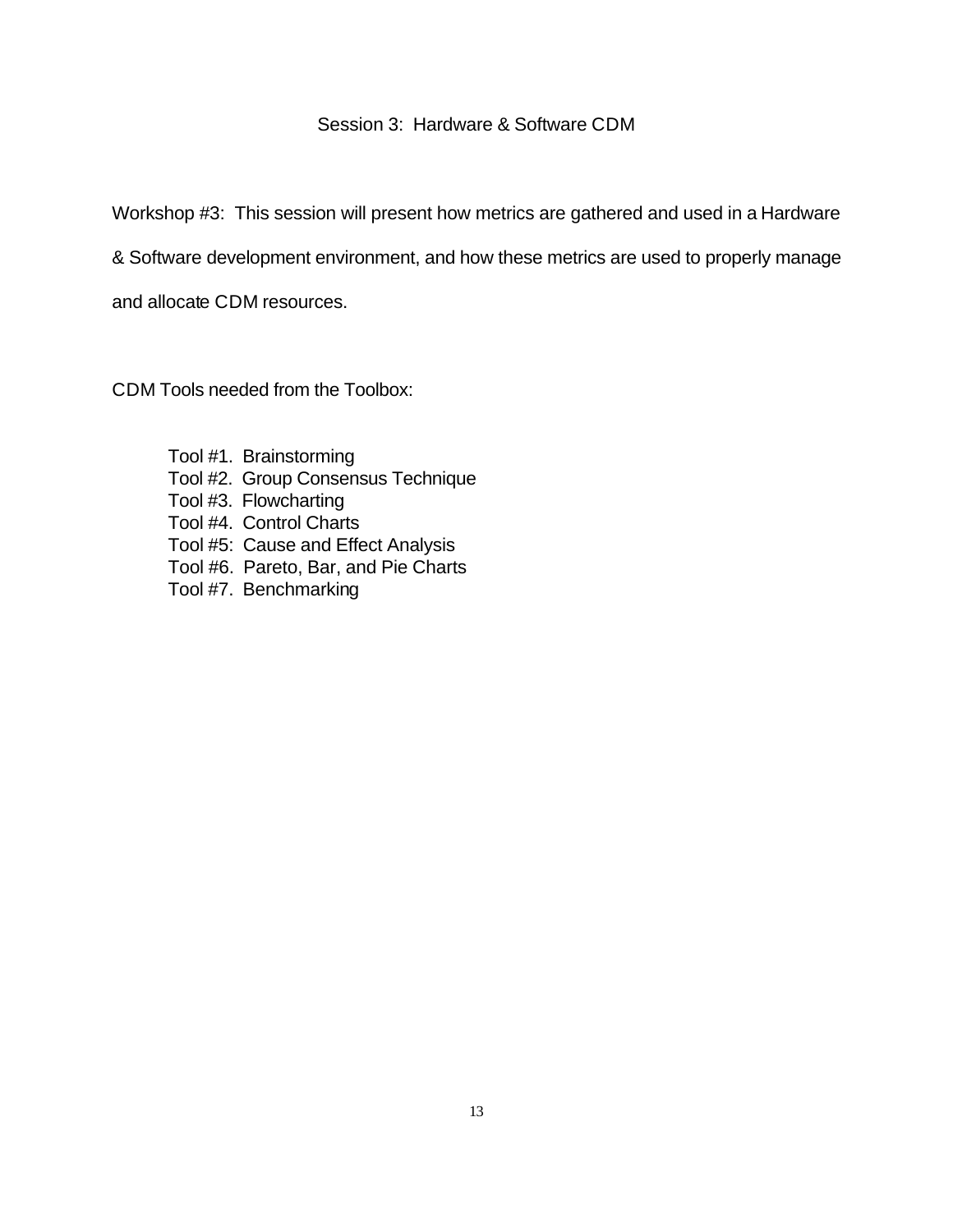#### **CONCLUSION**

Through the use of the CDM 3 Step Approach much has been learned that when processes are analyzed, the CDM decision maker has the ability to explore the decisionmaking process and discover whether there are any areas toward continuous improvement that were not adequately addressed, i.e.,

- Goals for future CDM improvement.
- Areas to enhance training enhancements.
- Selection of valid performance measures.
- Gathering of internal and external feedback on current performance.

This study does not conclude the efforts expended up to this point by the CDM organization. CDM will continue to monitor and measure the progress of each Hardware & Software development activity (long term direction vs. short term direction). This collection of data will be valuable in continually questioning the decision-making process and will be helpful in determining whether efficient CDM decision are being made.